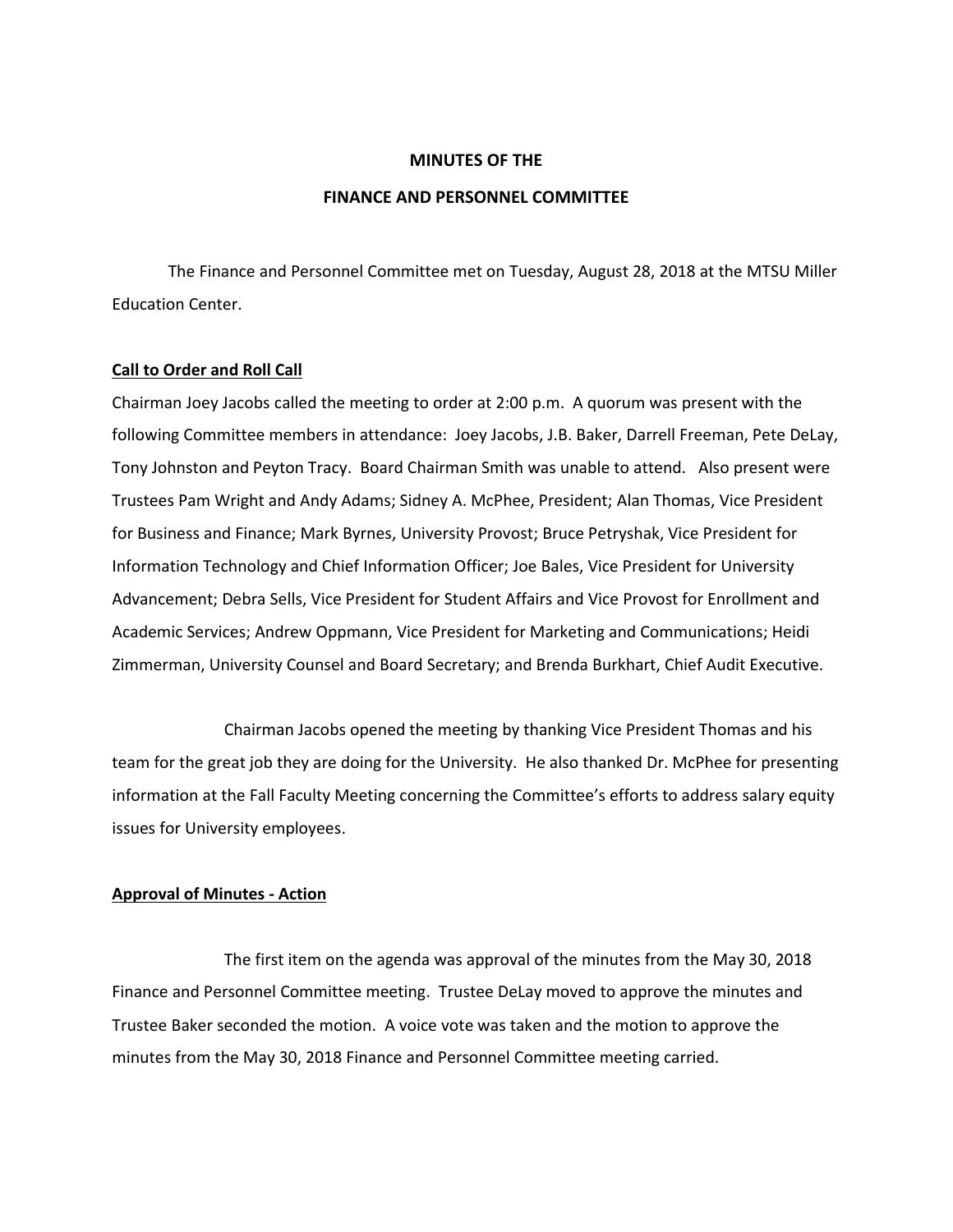# **THEC Meeting Update - Information**

The second item on the agenda was an update from the Tennessee Higher Education Commission (THEC) meeting held on Thursday, July 26. Mr. Thomas gave an overview of the information presented to the Commission by the LGI's, the University of Tennessee system, and the Tennessee Board of Regents' system on their tuition and budget setting processes. He informed the Committee that a guidance range for tuition and fee increases will be provided by THEC at the November meeting. This will allow the University to see a preview of where the binding range may fall when set by THEC next May. Trustee Baker inquired if there was discussion at the meeting on the possible impact a new administration might have on state funding. Mr. Thomas responded that THEC, through their finance group, has informed the institutions that they will be asked to go through "stress tests" exercises to prepare for possible decreases in state funding and enrollment declines. The institutions will be expected to formally document how they would respond under these conditions.

# **Philanthropy Update – Information**

 The third item on the agenda was a report from Joe Bales, Vice President for University Advancement on the philanthropic activity for the Middle Tennessee State University Foundation. Items presented for discussion included the following:

- 5-year fundraising results, national trends and comparisons
- Individual unit performance
- Foundation assets and endowment management
- Current challenges and opportunities
- Trustee Fund update

Trustee Freeman commended Vice President Bales and President McPhee on the excellent job they are doing in developing and maintaining relationships with donors for the University.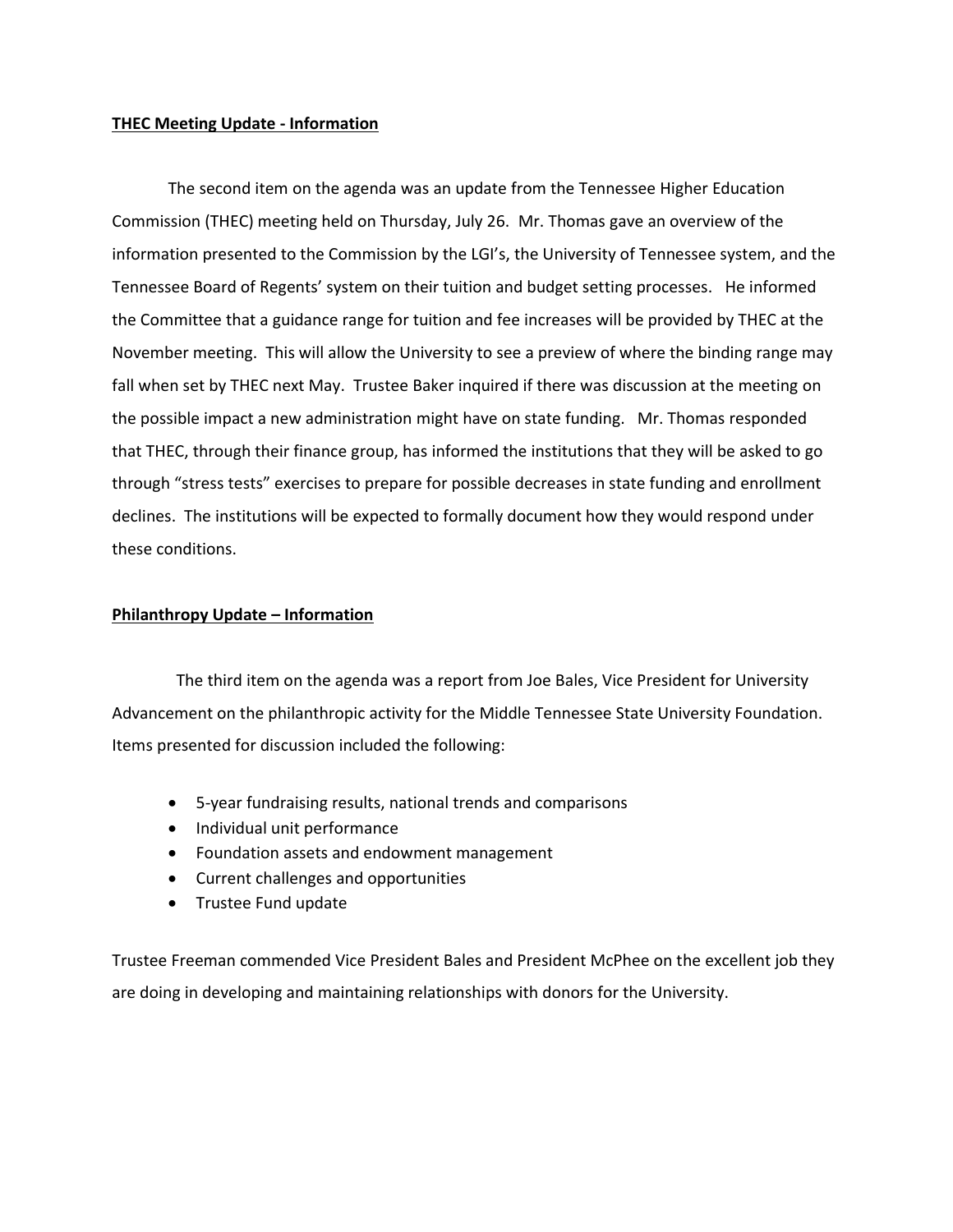### **Capital Disclosures - Information**

The fourth information item on the agenda was a report from Bill Waits, Assistant Vice President for Campus Planning on the recent submission of five (5) capital project disclosures. Mr. Waits discussed the process for submitting capital projects to THEC for disclosure. Information concerning the FY2019-20 disclosed projects was provided to the Committee members prior to the meeting and included in the meeting notebooks. He noted that the Miller Education Center renovation and the Parking Structure were new additions to the disclosed projects list. Other disclosures on the list were revisions to Phase I of the Football Operations Facility and budget revisions to the upgrades for the Women's Softball Facility and Athletic Video Board System. Mr. Thomas commented on the importance of getting projects disclosed as early as possible to allow the Tennessee State School Bond Authority (TSSBA) to plan for the total amount of bond funding needed for all institutions across the state.

### **Capital Projects Updates - Information**

The final item on the agenda concerned updates on capital projects. Mr. Waits gave a brief update on the new Parking Services Facility Building, the Campus-wide Improvements Project, and the Peck Hall Renovation. He informed the Committee that funding for the Academic Classroom Building was received in July. Construction is scheduled to start in mid-October 2018 and expected to be completed by July 2020. Joe Whitefield, Assistant Vice President for Facility Services, provided an update on the capital maintenance projects presented at the May Committee meeting. He informed the Committee that all of the 2019-20 projects approved at the May meeting are now in the queue to receive funding in July of 2019. He stated that funding totaling \$8.2 million for the seven (7) 2018-19 projects was received in July of this year. Designers for the planning, designing, and programming for those projects have been assigned. Mr. Whitefield then discussed the process for selecting buildings in the facilities inventory for capital maintenance. He explained to the Committee that capital maintenance decisions are not made reactively but are instead made through an informed approach based on a quantitative assessment of the condition of the building. Mr. Whitefield concluded with a brief update on the steam line project located on Faulkinberry Drive. He stated that the substantial completion date of the project is scheduled for mid-October.